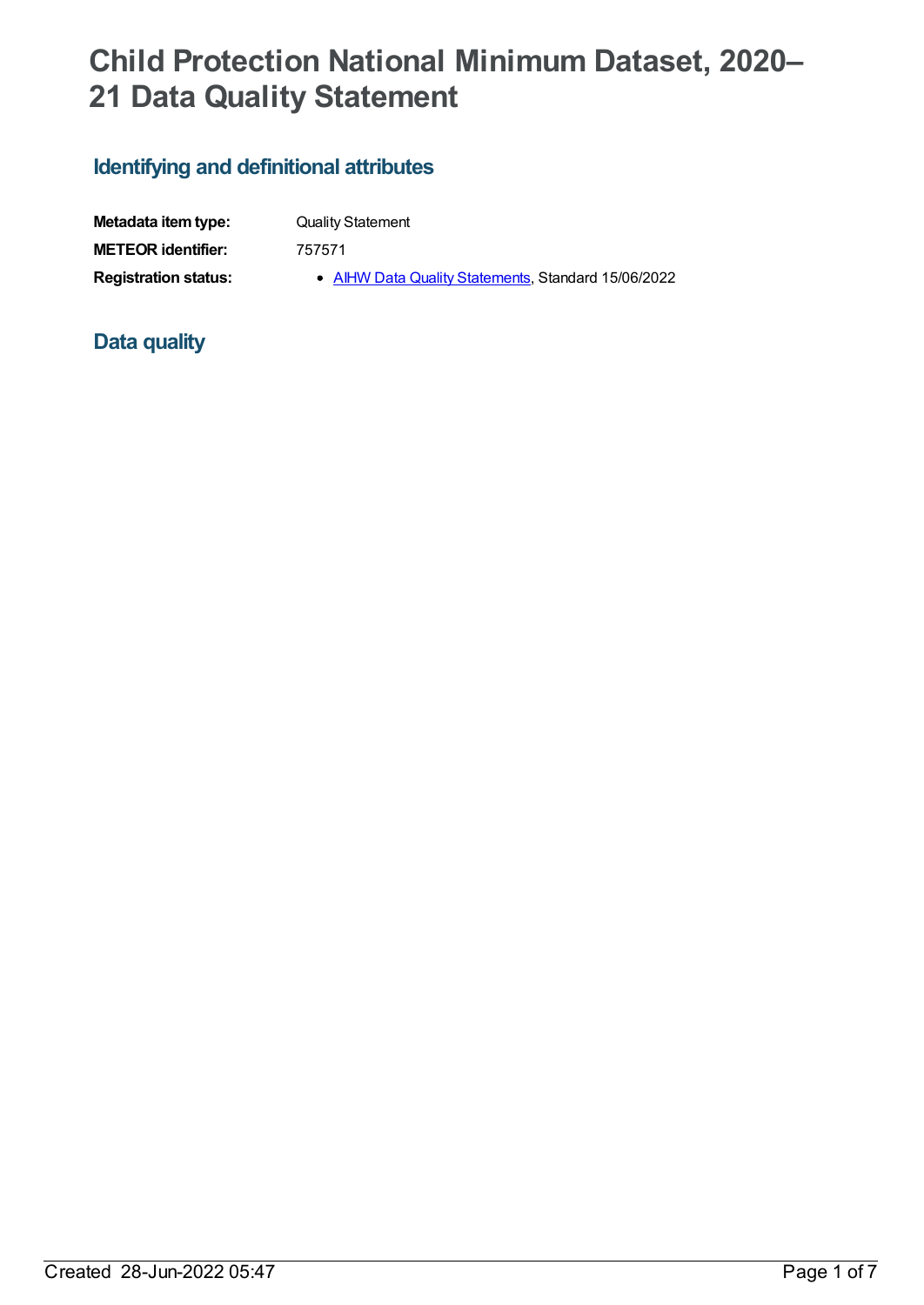#### **Description**

The data for this collection are collected from each of the eight state and territory departments responsible for child protection. In Australia, state and territory governments are responsible for statutory child protection. Each responsible department assists vulnerable children who have been, or are at risk of being, abused, neglected or otherwise harmed, or whose parents are unable to provide adequate care or protection.

Departments responsible for child protection investigate, process and oversee the handling of child protection cases. Children and their families are assisted by being provided with, or referred to, a wide range of services.

The Australian Institute of Health and Welfare (AIHW) validates data for seven jurisdictions who provide unit record data and collates and analyses data for all eight jurisdictions following supply of aggregate data by New South Wales. The Child Protection National Minimum Dataset (CP NMDS) was implemented in 2012–13. The data are extracted from the administrative systems of the state and territory departments according to definitions and technical specifications to which those departments and the AIHW have agreed. This data collection represents the only national source of child protection data.

The collection is a part of the child welfare series of reporting. Ongoing funding of this series is specified in the Memorandum of Understanding between the AIHW and state and territory departments responsible for children and families services and in the associated 3-year Schedule (2020–21 to 2022–23) for national child protection work. Work is overseen by commonwealth-state/territory working groups, including the Children and Families Data Network.

#### **Summary of key issues**

- The CP NMDS implemented for reporting from 2012–13, contains information on:
	- o client demographics
	- notifications, investigations and substantiations
	- care and protection orders
	- out-of-home care
	- foster, relative/kinship and other authorised carers
	- $\circ$  safety in care (from 2020–21).
- The AIHW compiles data for the CP NMDS each year using data extracted from the administrative systems of the state and territory departments responsible for child protection. Data represent a 'snapshot' of the data at the time of extraction and may not include retrospective updates made to data held by state/territory departments. Data produced from the CP NMDS are based on nationally agreed specifications and may not match state and territory figures published elsewhere and may not be comparable with data for previous years.
- Unit record level data were not available for New South Wales in *2020–21*; aggregate data are used for national child protection reporting.
- Overall, the quality and coverage of data in the child protection data collection are good. However, data availability issues affect the interpretability of some data which are outlined below and in *Child protection Australia 2020–21*.
- Differences in jurisdictional policy, practice, legislation and data systems must be taken into consideration when interpreting all child protection data (see appendixes A–C of *Child protection Australia2020–21*).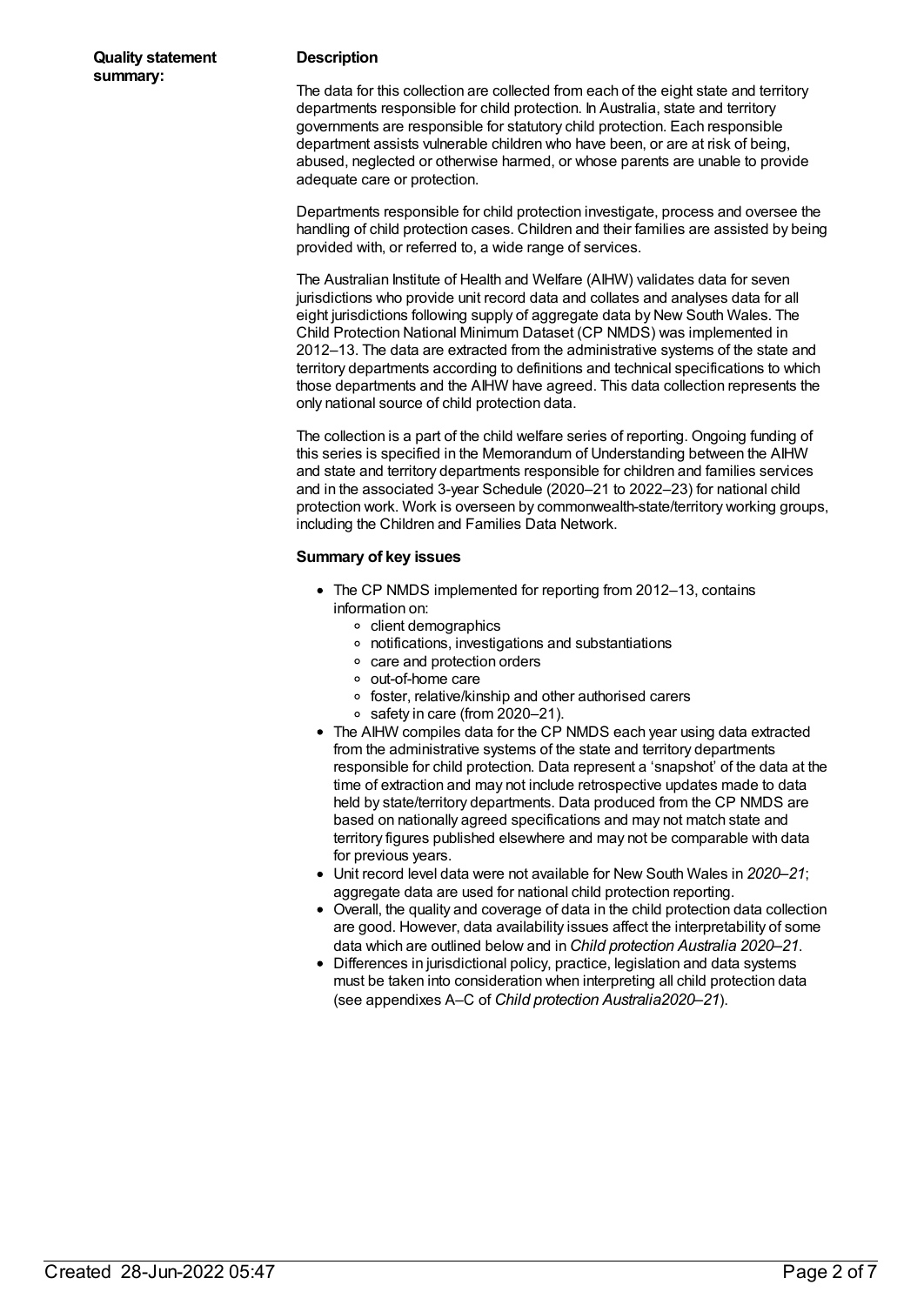**Institutional environment:** The AIHW is an independent corporate [Commonwealth](https://www.legislation.gov.au/Details/C2021C00452) entity under the *Australian Institute of Health and Welfare Act* 1987 (AIHW Act), governed by a [management](http://www.aihw.gov.au/aihw-board/) Board and accountable to the Australian Parliament through the Health portfolio.

> The AIHW is a nationally recognised information management agency. Its purpose is to create authoritative and accessible information and statistics that inform decisions and improve the health and welfare of all Australians.

> Compliance with confidentiality requirements in the AIHW Act, Privacy Principles in the *[Privacy](https://www.legislation.gov.au/Details/C2021C00452) Act* 1988 (Cth), and AIHW's data governance arrangements ensures that the AIHW is well positioned to release information for public benefit while protecting the identity of individuals and organisations.

> For further information see the AIHW website [www.aihw.gov.au/about-us](https://www.aihw.gov.au/about-us), which includes details about the AIHW's governance [\(www.aihw.gov.au/about-us/our](https://www.aihw.gov.au/about-us/our-governance)governance), and vision and strategic goals [\(www.aihw.gov.au/about-us/our-vision](https://www.aihw.gov.au/about-us/our-vision-and-strategic-goals)and-strategic-goals).

> One of the main functions of the AIHW is to work with the states and territories to improve the quality of administrative data and, where possible, to compile national data sets based on data from each jurisdiction, to analyse the data sets and disseminate information and statistics.

> Data for the CP NMDS are extracted from administrative systems by state and territory departments responsible for child protection in Australia. These state and territory departments are the:

- Department of Families, Fairness and Housing, Victoria
- Department of Children, Youth Justice and Multicultural Affairs, Queensland
	- Department of Communities, Western Australia
	- Department for Child Protection, South Australia
	- Department of Communities, Tasmania
	- Community Services Directorate, Australian Capital Territory
	- Department of Territory Families, Housing and Communities, Northern **Territory**

These state and territory departments extract data from administrative data sets according to nationally agreed definitions and technical specifications. This data is then supplied to the AIHW as unit record (child-level) files and forms the basis of the CP NMDS. Any previously unpublished state/territory specific data extracted from the CP NMDS requires approval from jurisdictional data custodians prior to release. An exception is made for the Department of Communities and Justice, New South Wales, where data is provided as aggregate counts.

The *Australian Institute of Health and Welfare Act 1987*, in conjunction with the compliance provisions of the *Privacy Act 1988* (Cth), ensures that the data collections managed by the AIHW are kept securely and under the strictest conditions to preserve privacy and confidentiality.

For further information, see the AIHW website [www.aihw.gov.au](http://www.aihw.gov.au).

**Timeliness:** The reference period for the 2020–21 CP NMDS is from 1 July 2020 to 30 June 2021. Data relating to child protection investigations includes investigation outcomes recorded up until 31 August 2021, to maximise the currency of these data items.

> The state and territory departments responsible for child protection provide data to the AIHW annually, after the end of each financial year. For the 2020–21 collection, the first iteration of data was due to the AIHW in September 2021, and data were finalised for all states and territories in December 2021. Data from the 2020–21 Child Protection Collection were published in May 2022.

The data for each collection period are released in the AIHW's *Child protection Australia* annual publication. Safety in care data for 2020-21 were published in a standalone report in December 2021.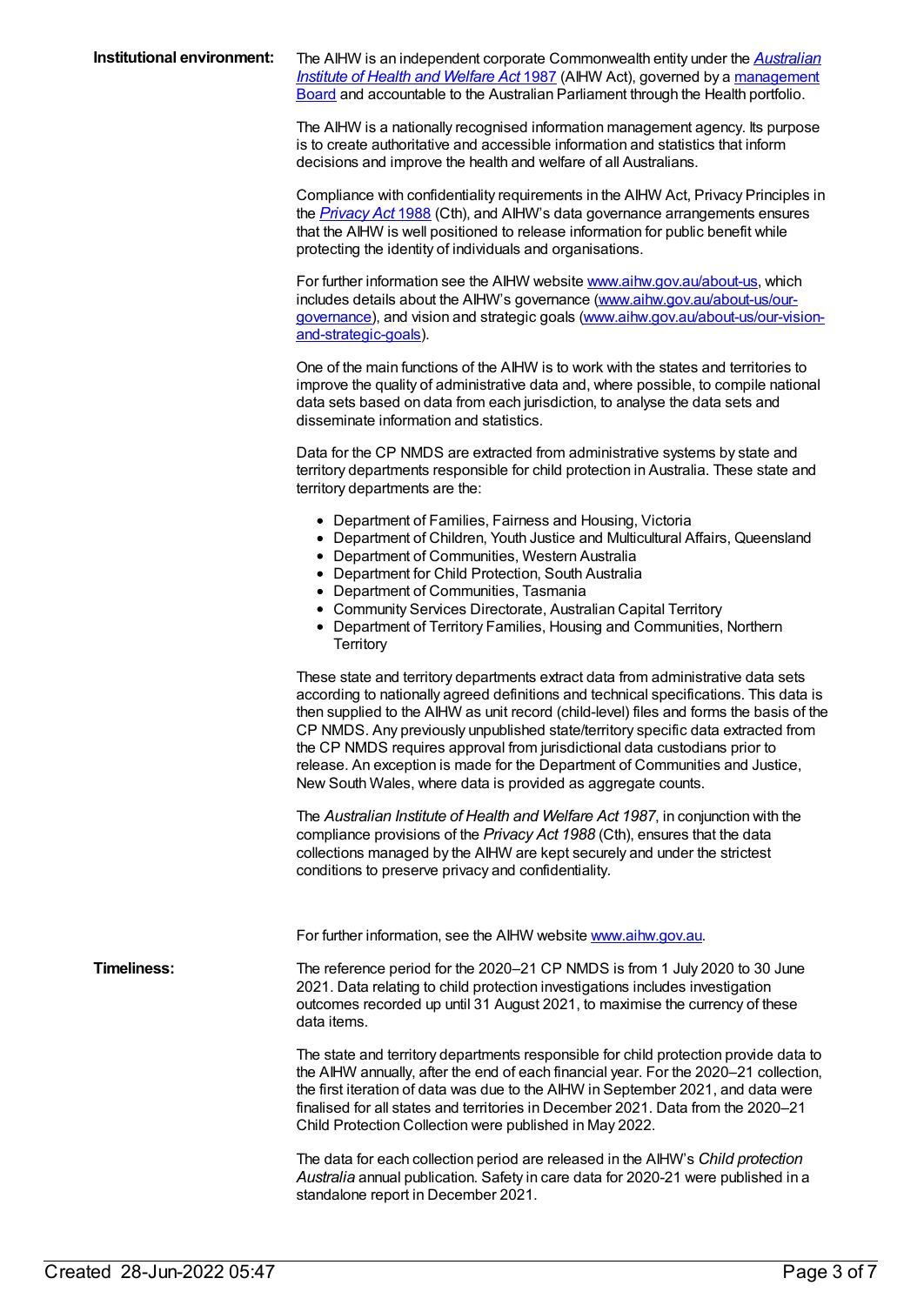| <b>Accessibility:</b>                                 | Publications containing national child protection data, including the annual Child<br>protection Australia reports, are available on the AIHW website. These reports are<br>available free of charge.<br>Requests for unpublished data can be made by contacting the AIHW website. See<br>data on request. A cost-recovery charge may apply to requests that take substantial<br>resources to compile. Depending on the nature of the request, requests for access<br>to unpublished data may require approval from the state and territory data<br>custodians and/or the AIHW Ethics Committee.<br>General inquiries about AIHW publications can be made to (02) 6244 1000 or via<br>email to info@aihw.gov.au |  |
|-------------------------------------------------------|-----------------------------------------------------------------------------------------------------------------------------------------------------------------------------------------------------------------------------------------------------------------------------------------------------------------------------------------------------------------------------------------------------------------------------------------------------------------------------------------------------------------------------------------------------------------------------------------------------------------------------------------------------------------------------------------------------------------|--|
| Interpretability:                                     | Supporting information on relevant mandatory reporting requirements, legislation,<br>jurisdictional policy and data systems are presented in appendixes A-C of the<br>Child protection Australia reports. Supporting information is also provided in the<br>footnotes accompanying supplementary data tables.                                                                                                                                                                                                                                                                                                                                                                                                   |  |
|                                                       | The first section of the <i>Child protection Australia 2020-21</i> report, Understanding<br>child protection, provides an overview of the child protection process and data<br>collection, and the glossary provides definitions of key child protection terms.                                                                                                                                                                                                                                                                                                                                                                                                                                                 |  |
|                                                       | Metadata for the CP NMDS is available on METeOR, the AIHW's online metadata<br>repository, and can be accessed at the following page:<br>/content/index.phtml/itemld/748197                                                                                                                                                                                                                                                                                                                                                                                                                                                                                                                                     |  |
| <b>Relevance:</b>                                     | The CP NMDS is the authoritative source of national Australian child protection<br>data.                                                                                                                                                                                                                                                                                                                                                                                                                                                                                                                                                                                                                        |  |
|                                                       | The CP NMDS includes several modules on notifications, investigations and<br>substantiations; care and protection orders; out-of-home care, authorised carers<br>including foster and relative/kinship carers; and safety in care from 2020-21. Where<br>available, these modules provide information on children within each system and<br>the child protection cases, placements and households relating to children and the<br>services provided.                                                                                                                                                                                                                                                            |  |
|                                                       | The overlaps between the three primary modules (notifications, investigations and<br>substantiations; care and protection orders; and out-of-home care) have also been<br>analysed at the national level. The collection has a range of information about<br>children who come into contact with the child protection system, including their date<br>of birth, sex, Indigenous status and living arrangements. Data are also collected on<br>the main type of substantiated abuse or neglect that has occurred: physical abuse,<br>sexual abuse, emotional abuse or neglect and the co-occurrence of these types of<br>abuse or neglect.                                                                       |  |
|                                                       | The collection also includes the numbers of admissions to and discharges from<br>care and protection orders and out-of-home care; and information on households<br>providing foster and relative/kinship care placements.                                                                                                                                                                                                                                                                                                                                                                                                                                                                                       |  |
|                                                       | As well as providing information on the current collection period, the collection also<br>enables some trends to be examined, providing a valuable source of data for<br>monitoring various components of the child protection system. Overall, these data<br>give a detailed view of statutory child protection in Australia.                                                                                                                                                                                                                                                                                                                                                                                  |  |
| Data sourced from the CP NMDS are used for reporting: |                                                                                                                                                                                                                                                                                                                                                                                                                                                                                                                                                                                                                                                                                                                 |  |
|                                                       | • in the annual Child protection Australia publications;<br>• in the Safety of children in care 2020-21 publication (see                                                                                                                                                                                                                                                                                                                                                                                                                                                                                                                                                                                        |  |
|                                                       | www.aihw.gov.au/reports/child-protection/safety-of-children-in-care-2020-21);                                                                                                                                                                                                                                                                                                                                                                                                                                                                                                                                                                                                                                   |  |
|                                                       | • in Safe and Supported: the National Framework for Protecting Australia's<br>Children 2021-2031 (see https://www.dss.gov.au/our-                                                                                                                                                                                                                                                                                                                                                                                                                                                                                                                                                                               |  |
|                                                       | responsibilities/families-and-children/programs-services/protecting-<br>australias-children);                                                                                                                                                                                                                                                                                                                                                                                                                                                                                                                                                                                                                   |  |
|                                                       | • in the annual publication for The Aboriginal and Torres Strait Islander Child<br>Placement Principle Indicators (for the latest publication, see                                                                                                                                                                                                                                                                                                                                                                                                                                                                                                                                                              |  |
|                                                       | https://www.aihw.gov.au/reports/child-protection/atsicpp-                                                                                                                                                                                                                                                                                                                                                                                                                                                                                                                                                                                                                                                       |  |
|                                                       | indicators/contents/about);<br>in the annual Report on Government Services for all jurisdictions except New<br>٠                                                                                                                                                                                                                                                                                                                                                                                                                                                                                                                                                                                                |  |
|                                                       | South Wales (see https://www.pc.gov.au/research/ongoing/report-on-<br>government-services/2022/community-services/child-protection).                                                                                                                                                                                                                                                                                                                                                                                                                                                                                                                                                                            |  |
|                                                       |                                                                                                                                                                                                                                                                                                                                                                                                                                                                                                                                                                                                                                                                                                                 |  |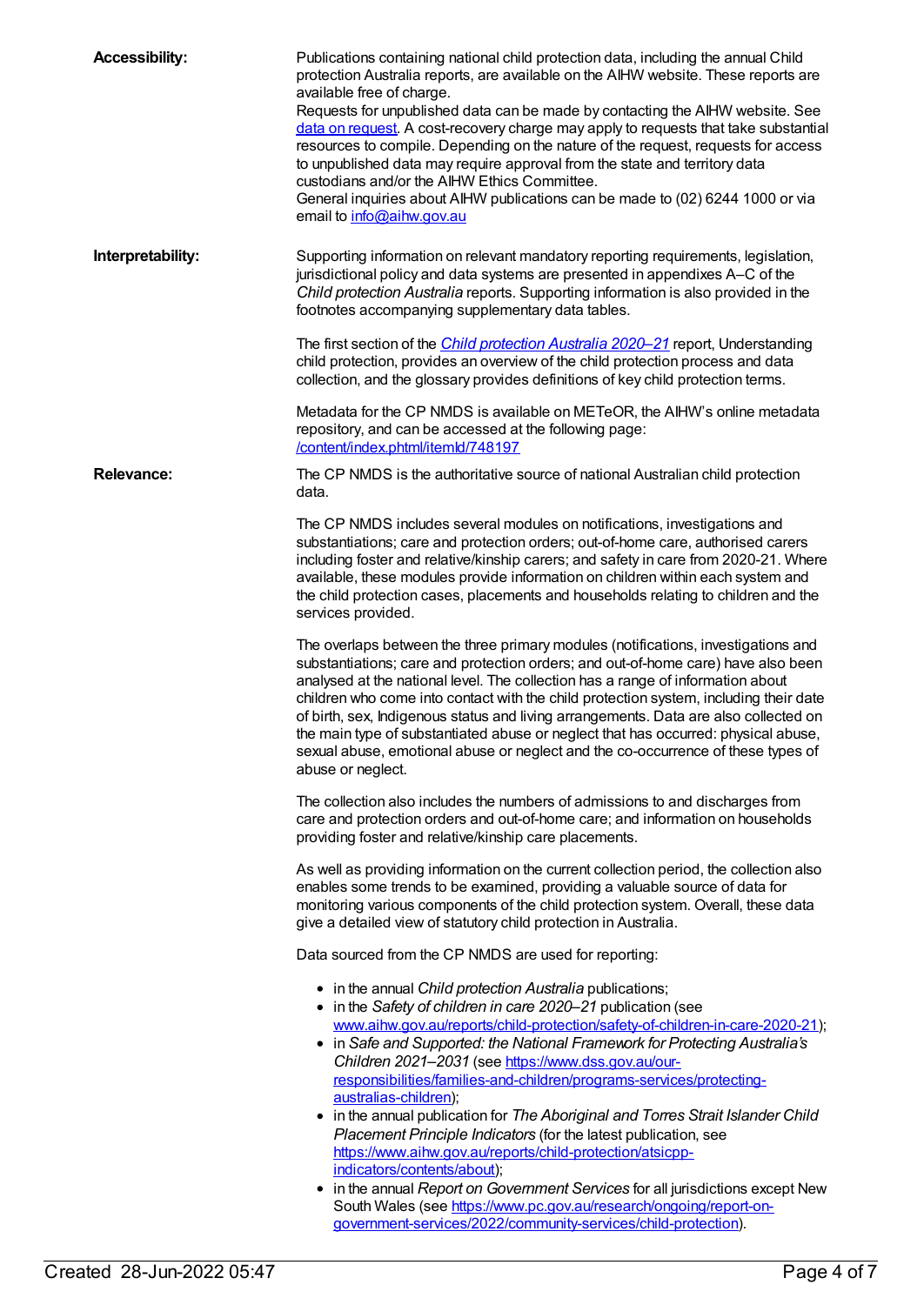#### **Scope and coverage**

CP NMDS data are based only on those cases reported to departments responsible for child protection. Therefore, it is likely the true prevalence of child abuse and neglect across Australia is understated. Further, notifications made to other organisations, such as the police or non-government welfare agencies, are included only if they were also referred to departments responsible for child protection.

As children may receive a combination of child protection services there are important links and overlaps between the notifications, investigations and substantiations; care and protection orders; and out-of-home care data modules. For example, children who are the subjects of substantiations may be placed on care and protection orders, and many children on care and protection orders are also in out-of-home care. The overall number of children receiving child protection services—along with the overlaps between the separate data modules—have been reported since 2012–13.

Each year, a number of children are the subjects of more than one notification and/or substantiation during the year. The proportion of children who were the subject of more than one substantiation in the year have also been reported since 2012–13.

The CP NMDS also includes data on safety in care. This refers to children who were the subject of a substantiation of abuse that occurred while they were in the care of the state. This includes abuse while the child was in out-of-home care, on a third party parental order, or on an order that transfers full or partial parental responsibility to an agent of the state or territory. These data have been reported since 2020–21.

Ongoing work is being undertaken on the CP NMDS to broaden the scope of the national data collection and to improve quality and comparability of data across Accuracy: Deterministrative systems of **Data for the CP NMDS** are extracted each year from the administrative systems of the state and territory departments responsible for child protection in Australia, according to definitions and technical specifications agreed to by the departments and the AIHW. Data represent a 'snapshot' of the data at the time of extraction and may not include retrospective updates made to data held by state/territory departments.

#### **Data quality**

Overall, the quality and coverage of the CP NMDS are good. However, data availability can affect the interpretability of some data.

- Socioeconomic status and remoteness analyses are based either SA2 or postcode at the time of notification, and/or of the living arrangement. It should be noted that SA2 or postcode can be recorded at different times: at the time the abuse or neglect took place, or at the time of the notification, investigation or substantiation.
- Differences may exist across jurisdictions in how disability is defined and captured. Disability status is available for 63% of children in out-of-home care with disability status not stated for 37% of children in out-of-home care.
- New South Wales data does not include children on finalised supervisory orders and does not strictly conform to the national counting rules for admissions to care and protection orders.
- Tasmania data exclude children not under care and protection orders placed with relatives for whom a financial contribution is made under the Supported Extended Family or Relatives Allowance programs.
- Some data on carer households were not available for New South Wales.
- Due to recording issues in the Northern Territory, sexual exploitation is underreported.
- Data on the relationship of relative/kinship carers was not available for New South Wales, South Australia and the Northern Territory. Data presented covers 36% of children in placements with relatives/kin.

Where data are missing for one or more jurisdiction(s), totals reported may be an undercount.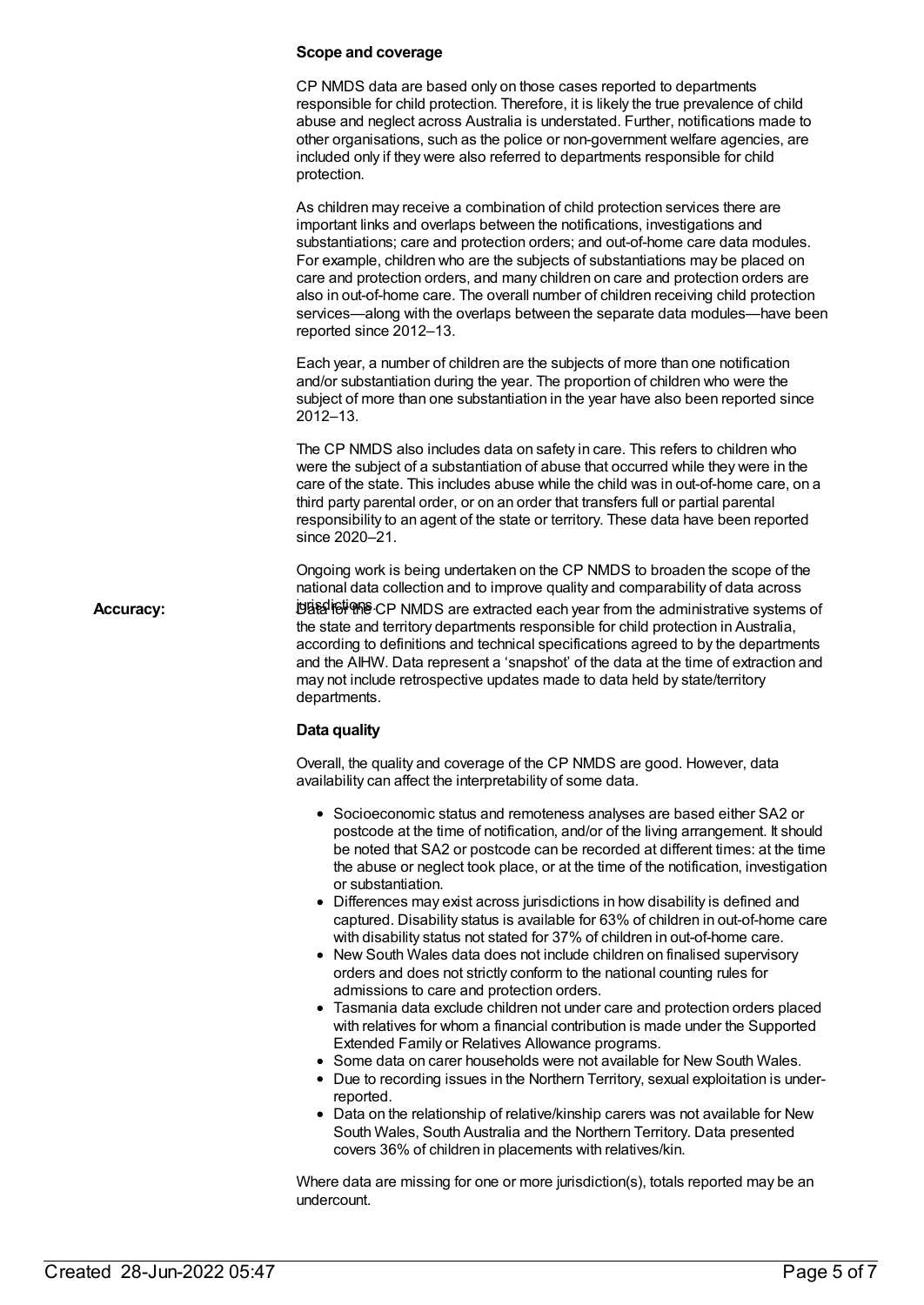**Coherence:** National child protection data have been provided to the AIHW since 1993 under the agreement between the AustralianGovernment, the states and territories and the AIHW concerning the provision of data on welfare services. These data were provided in aggregate format by the state or territory departments responsible for child protection from 1990–91 to 2011–12.

> The ability to replicate and expand on existing national reporting was the primary focus of the CP NMDS when it was implemented in 2012–13. Existing national technical specifications were retained and clarified as part of this process. From 2012–13 onwards the CP NMDS included data for all jurisdictions except New South Wales and Queensland who continued to provide aggregate child protection data.

Queensland supplied unit record CP NMDS files for the first time in 2014–15. Queensland data for 2014–15 onward are not comparable with data for previous years.

The Northern Territory provided unit record carer data for the first time in 2015–16, which may not be comparable to aggregate data provided by the Northern Territory prior to 2015–16. From 2018–19, the counting methodology for kinship care has been redefined in the Northern Territory. As a result, kinship care that has previously been counted under the 'foster care' category has been separated into foster and kinship to provide a more accurate reflection of the care provided.

The following changes were made to CP NMDS collection and reporting in 2020–  $21$ 

• Jurisdictions supplied data for a new Safety in Care file. These data were published in a standalone report *Safety of children in care 2020–21*.

A nationally consistent definition for out-of-home care was implemented for all jurisdictions in 2018–19 and in 2019–20 the out-of-home care data were back cast to 2016–17 using the national definition. Due to data revisions, data for 2016–17 and 2017–18 may differ from those published elsewhere. Data should not be compared with data published in previous versions of *Child protection Australia reports*.

The standard AIHW practice is to present 5-year trends in data, as changes in state and territory legislation, policy/practice and information management systems reduce the ability to accurately compare CP NMDS data over longer periods. Changes that have an impact on the data are provided as caveats to the data and in relevant appendixes to *Child protection Australia* reports.

Increases over time in the number or rate of children receiving child protection services or support may relate to changes in the underlying rate of child abuse and neglect, increases in notifications and access to services, or a combination of these factors.

Data extracted from the CP NMDS represent a 'snapshot' of the data at the time of extraction and may not include retrospective updates made to data held by state/territory departments. Furthermore, data produced from the CP NMDS is based on nationally agreed specifications and may not match state and territory figures published elsewhere or be comparable with data for previous years.

Differences in data reported from the CP NMDS across the annual *Child protection Australia* and *Report on Government Services* reports may be due to retrospective updates to state/territory data and differences in the data extraction and analysis methodologies.

## **Data products**

**Implementation start date:** 01/07/2020

### **Source and reference attributes**

**Submitting organisation:** Australian Institute of Health and Welfare